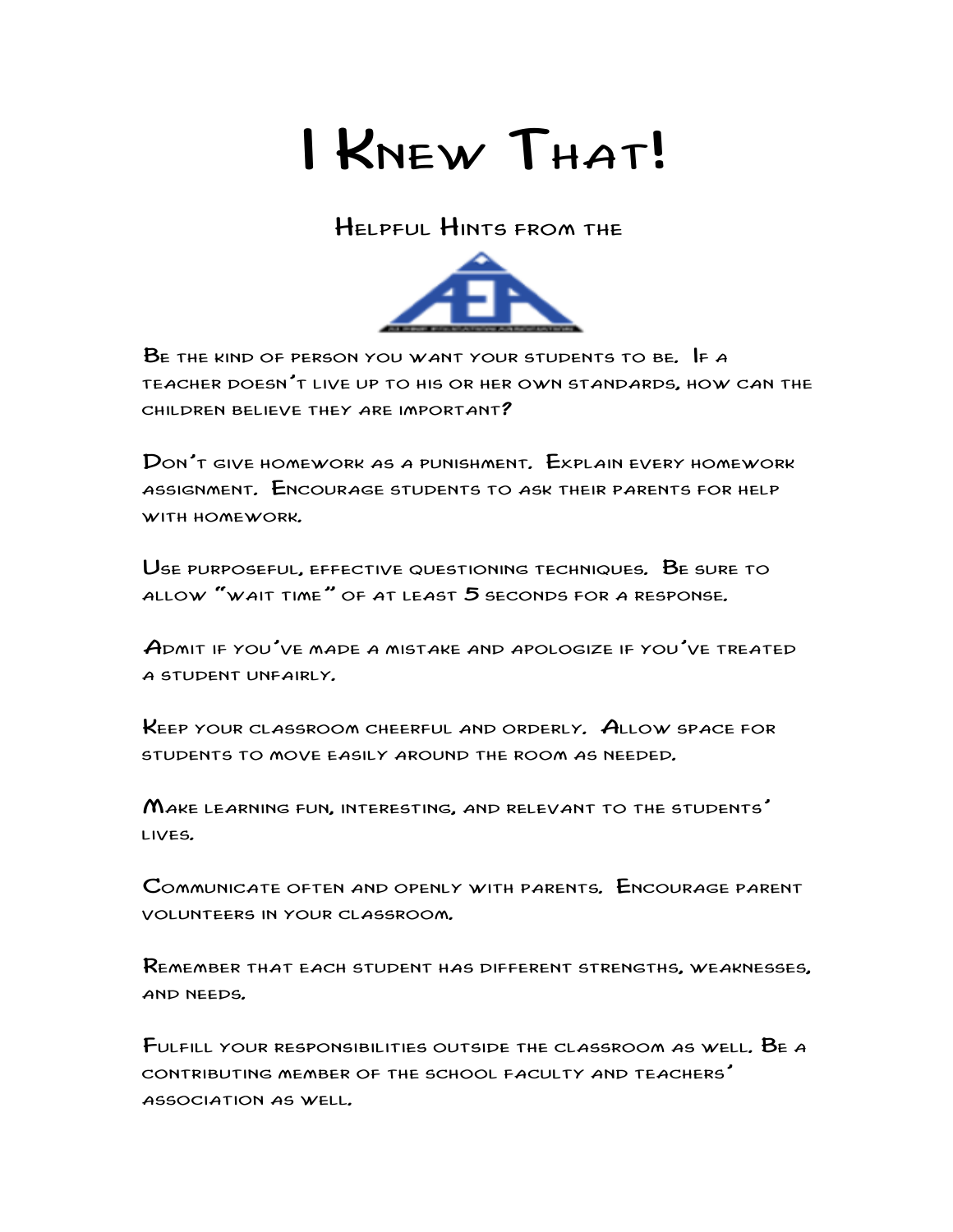## PRINCIPLES OF EFFECTIVE DISCIPLINE

## Helpful Hints from the



- Treat Students with dignity and respect.
- Effective teaching reduces discipline problems.
- It takes time to develop an effective discipline plan.
- WE CREATE MOST OF YOUR DISCIPLINE PROBLEMS BY HOW WE TREAT PEOPLE.
- BORED STUDENTS BECOME DISCIPLINE PROBLEMS.
- LACK OF SELF ESTEEM IS THE MAJOR REASON WHY STUDENTS ACT UP.
- NO ONE WANTS OR LIKES TO FAIL. A STUDENT WOULD rather be bad than stupid.
- Anything you can do to make people fell good about themselves will help minimize discipline problems.
- People who feel powerless will find ways of expressing their lack of power. For example, not knowing what the assignment is.
- We deny most students who need to learn responsibility, by denying them the experience to have responsibility.

FROM, THE EFFECTIVE TEACHER, BY HARRY WONG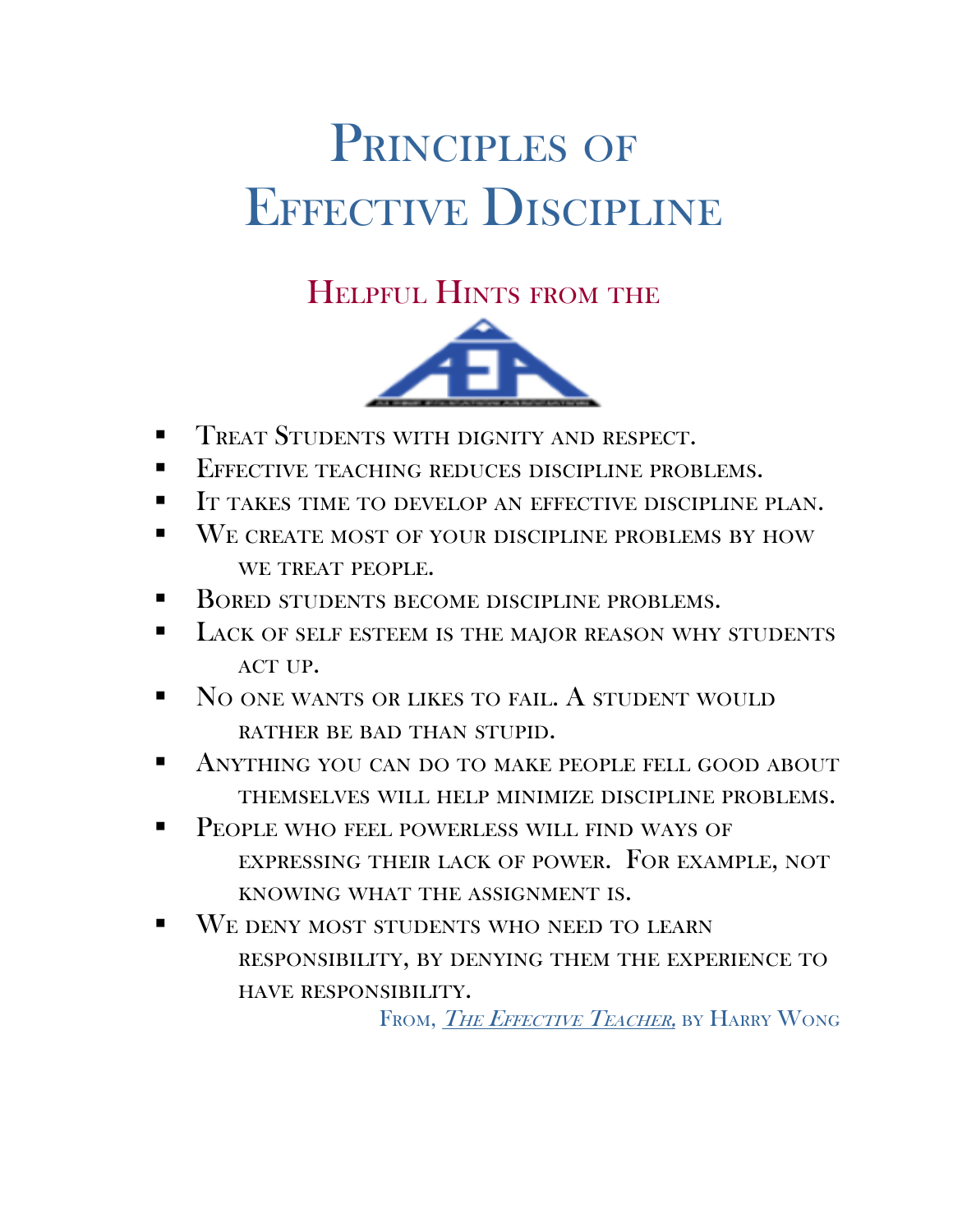

#### Helpful hints from the



An effective teacher has rules and consequences that govern student behavior. Do you? HERE ARE SOME GENERAL SUGGESTIONS:

#### Suggested Specific Rules

No cursing or teasing. Keep hands, feet and other objects to yourself. Follow directions the first time they are given. Raise your hand and wait to be called on. Stay in your seat unless you have permission to do OTHERWISE.

#### Specific Rules for Elementary Grades

Complete the morning routine. CHANGE TASKS QUICKLY AND QUIETLY. Eyes front when the teacher is talking. Report directly to your assigned area.

#### SPECIFIC RULES FOR THE PLAYGROUND

Do not throw ice of snow at anyone. ONLY TWO ON THE TEETER-TOTTER AT A TIME. Swing only forward and backward on the swings. Sliding paths must be clear before you start your slide.

#### SPECIFIC RULES FOR HIGH SCHOOL

SIT IN YOUR ASSIGNED SEAT DAILY. Be in your seat when the bell rings. Bring all books and materials to class. No personal grooming during class time. Follow directions the first time they're given.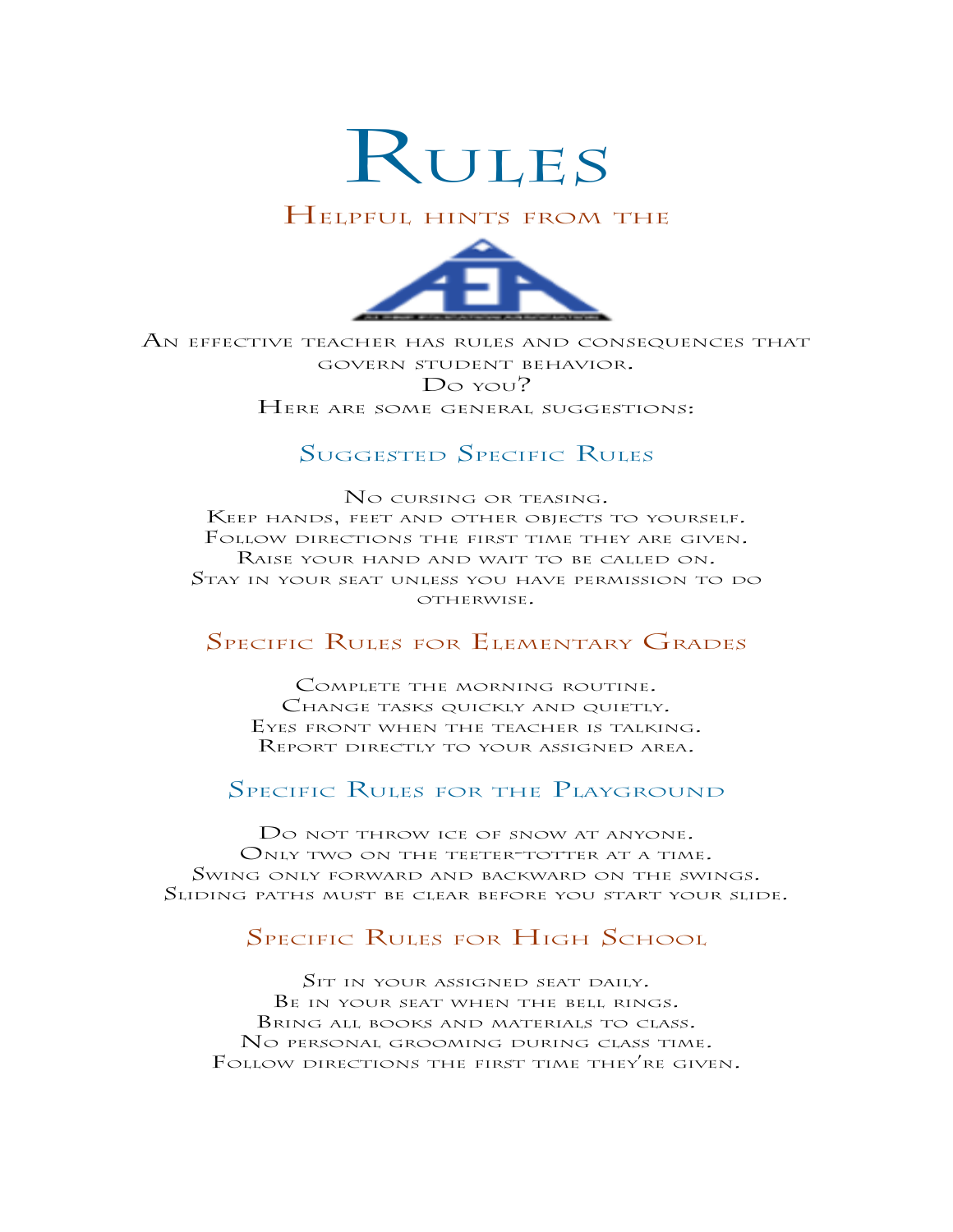

#### Helpful Hints from the



This year will be a year of "firsts" as you establish yourself personally, financially, and professionally. Learning to cope with the stress that accompanies these changes is critical to your success.

Budget your time as you do your money. Create a daily schedule that increases your productivity and maximizes learning opportunities for students. Keep it flexible and friendly.

Don't Procrastinate. Having something "hanging over your head" can cause more tension than the project is worth.

Schedule a time for you. A refreshing walk, good book, or creative hobby will give you a chance to revive and recharge.

Leave your teaching at school. If you must lug home some schoolwork, get it done early in the evening. Better yet, do it at school and leave it there.

Get plenty of sleep. Go to bed early if you are tired. Don't lie awake worrying about how you should have handled a situation in class.

Find a friend to be a trusted listener. Talking a problem out won't make it go away, but it can relieve the tension.

Observe good eating habits. Watch your vitamin and mineral supplements. Drink plenty of water. Eat wholesome foods so that your body takes in a sufficient amount of calcium, potassium, iron, vitamins  $B \& C$ , and protein. When in stress, the body calls on these nutrients for energy.

Rid yourself of worry. One study has shown that 40% of the items people worry about never happen, 35% can be changed, 15% turn out better than expected, 8% involve needless concern and only 2% deserve attention.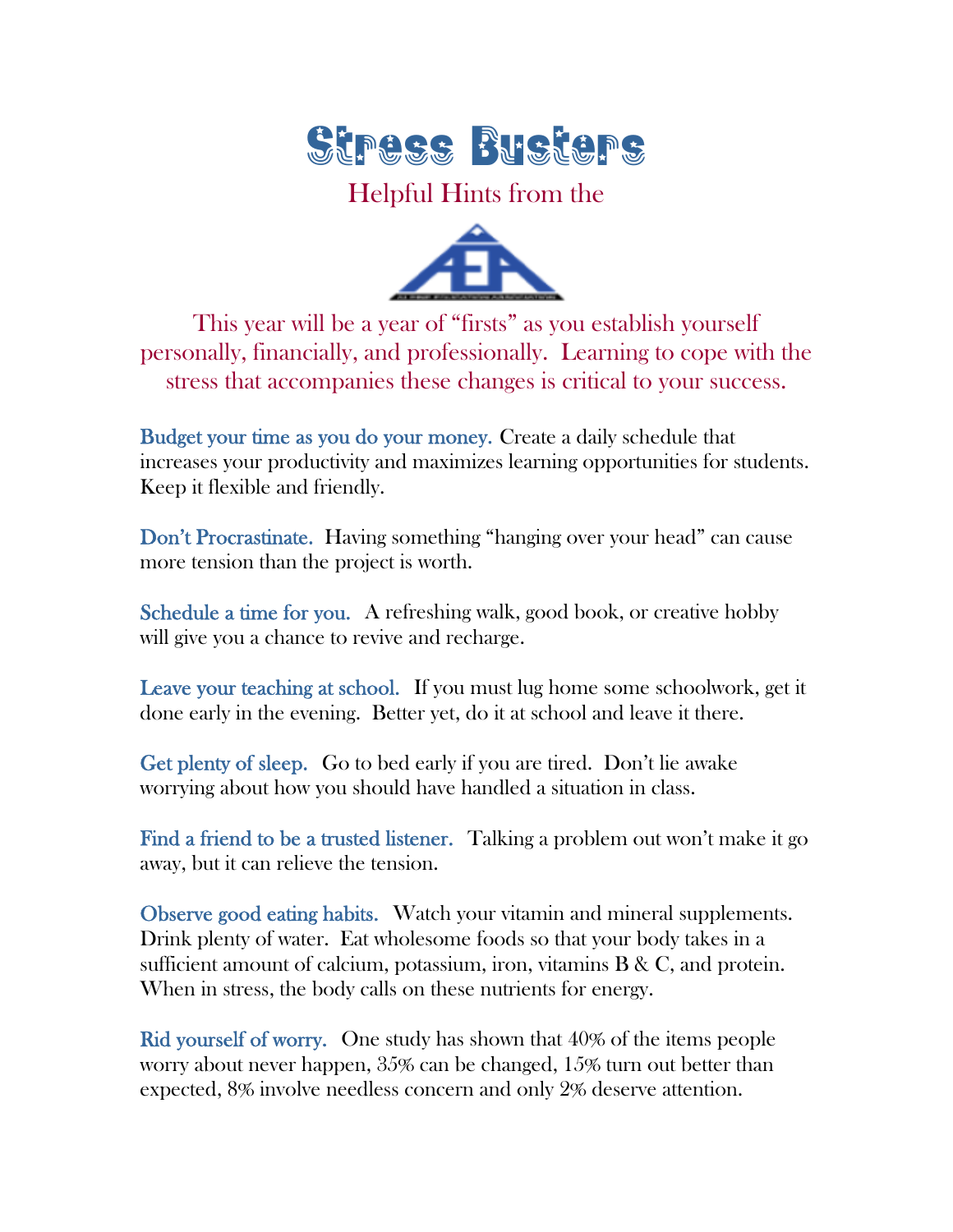# **Working with Classroom Volunteers**

## Helpful hints from the



#### Survey Parents the First Week

Send a note to parents outlining the ways that they can be helpful to you and the students. Do you need guest speakers $\mathcal C$  Can they run off materials, correct papers, work with small groups, or assist with big projects? Give them examples of ways they could contribute. Find out what they are willing to do.

## Organize Your Resources

Make note cards with the names, addresses, phone numbers, availability, and the assistance each volunteer is willing to provide. Find ways to use ALL of them. Organize your groups, activities, etc. around the use of those volunteers. Many parents say they volunteer but are never called.

### Plan for Routine

Working with volunteers needn't be extra work for the teacher. Have an established area for volunteers to check in. Have a box or a basket that contains materials they will need. Provide numerous routine tasks that can easily be picked up and done at any time, (flashcard drills, correcting, filing, listening to readers). Volunteers should be able to get started without interrupting your lesson.

## Train Your Volunteers

Take an hour or more and invite all of your volunteers to meet together. Go over your expectations (confidentiality, discipline, punctuality). Show them where to find materials, how to operate machines, and where to put their belongings when in the room. Answer all of their questions at the meeting and save yourself and them a lot of valuable time later.

## Value Time and Effort

Remember that they are VOLUNTEERS. They may have conflicts and be unable to come every time you request them. Value them and appreciate the time they DO give. You will have better working relationships with volunteers if they know they are making an important contribution to the students. Be sure to thank them. Send cards or give other demonstrations of appreciation.